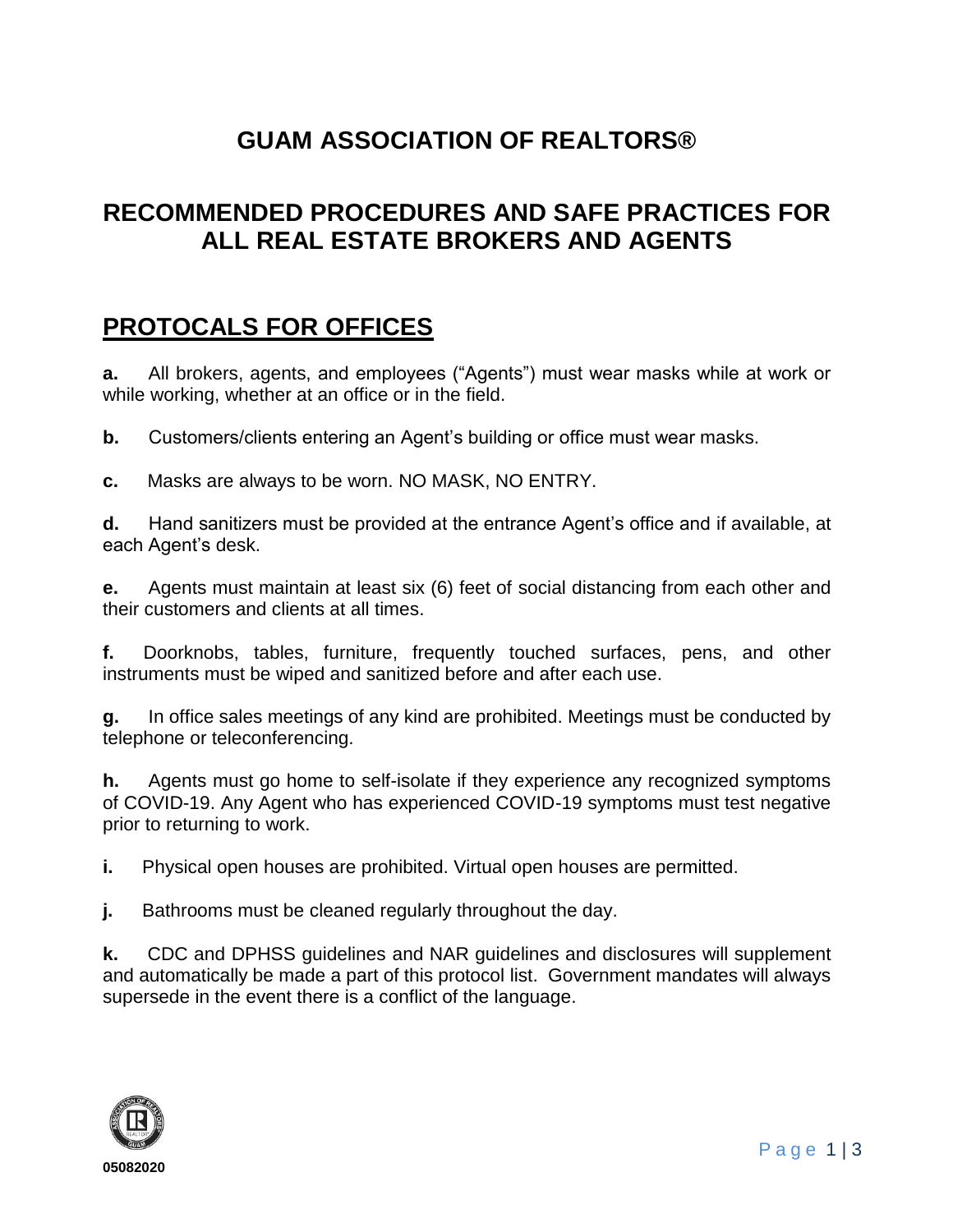# **PHASES**

Masks and other precautionary measures suggested by the CDC or DPHSS must be used by Realtors® and their customers until otherwise directed by the Governor of Guam or DPHSS. Real estate showings must be by appointment only.

# **Phase 1 – PCOR-2 & PCOR-3**

**a.** Either the buyer's Agent or the listing Agent may provide access to property for sale or lease, including unlocking lockboxes.

**b.** Showing Agents may open doors for a buyer's Agent. A potential buyer or renter is permitted to enter the property for inspection. No more than three (3) people are allowed at one time. Appraisers are permitted to enter the property. All Realtors® accessing the property must sanitize the property's interior and doorknobs and secure the door after any showing.

**c.** Inspectors and contractors are permitted to enter the property and must sanitize the property's interior and doorknobs and secure the door prior to leaving property.

**d.** No keys shall be passed from the listing Agent to a buyer or renter except upon a final move-in inspection, and except as otherwise stated herein. The listing Agent may provide the keys to escrow agents at the close of escrow and to the tenant at move-in.

**e.** Buyers and renters may conduct physical inspections and a final walk through.

- **f.** All keys must be sanitized after each use.
- **g.** Closing shall take place using protocols as established by the title companies.
- **h.** Physical open houses are prohibited. Virtual open houses are permitted.